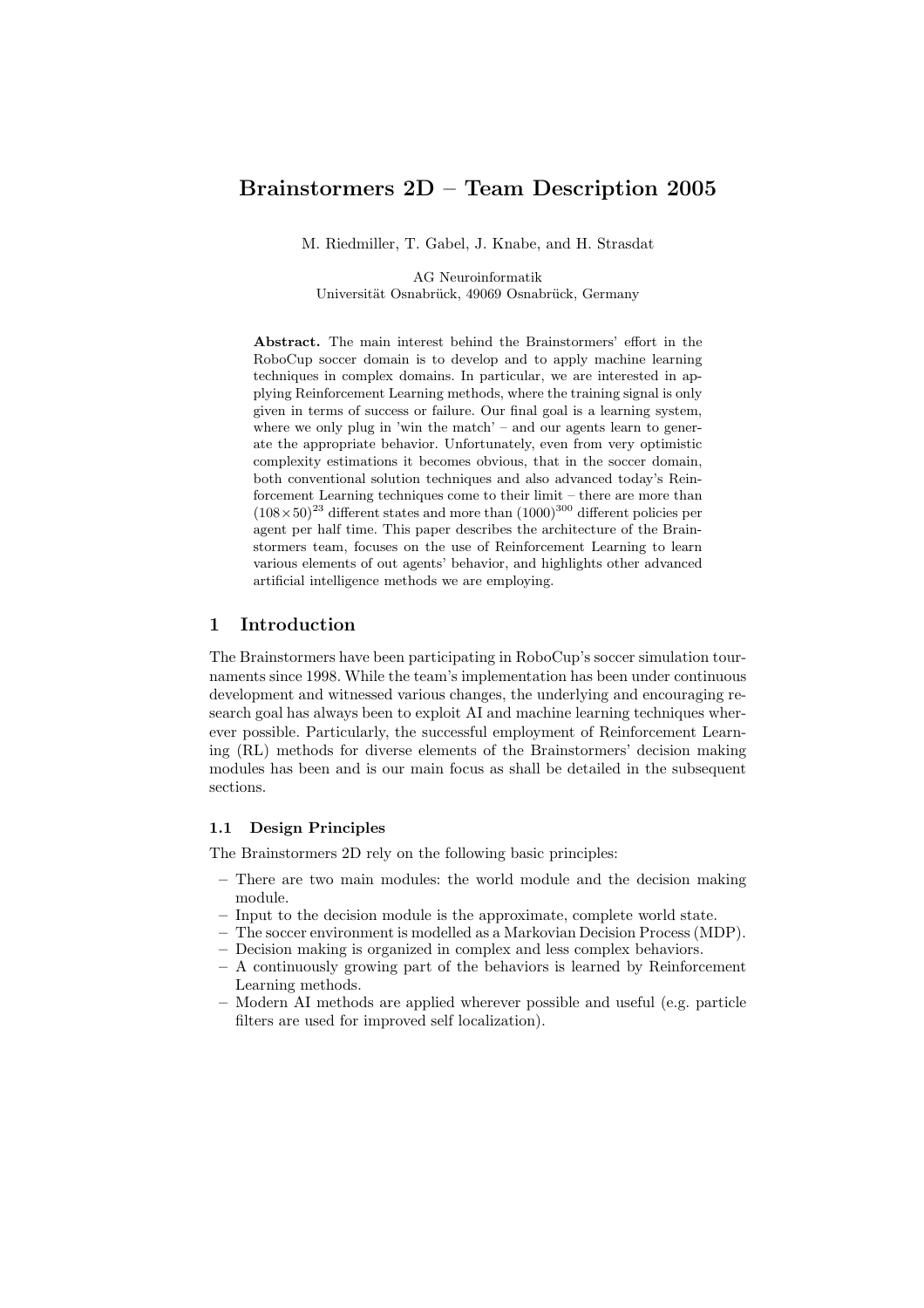#### 1.2 The Brainstormers Agent

The decision making process the Brainstormers Agent is based upon is inspired by behavior-based robot architectures. A set of more or less complex behaviors realize the agents decision making as sketched in Figure 1.2. To a certain degree this architecture can be characterized as hierarchical, differing from more complex behaviors, such as "no ball behavior", to very basic, skill-like ones, e.g. "pass behavior". Nevertheless, there is no strict hierarchical sub-divisioning. Consequently, it is also possible for a low-level behavior to call a more abstract one. For instance, the behavior responsible for intercepting the ball may, under certain circumstances, decide that it is better to not intercept the ball, but to focus on more defensive tasks and, in so doing, call the "defensive behavior" delegating responsibility for action choice to it.



Fig. 1. The Behavior Architecture

# 2 Current Research Efforts

After having introduced the basics on the Brainstormers' competition team, we now want to give some particulars on the use of machine learning, and particularly Reinforcement Learning, approaches to enhance our team's capabilities.

#### 2.1 Improved Skill Learning

As mentioned before and detailed in previous team description papers [1], many of our team's basic skills have been implemented using Reinforcement Learning approaches. These skills can be described as single Markov decision processes (MDP). Among others we currently have learnt solutions for the following lowlevel behaviors: intercepting the ball, going to a specific target position, kicking the ball with desired velocity and kick angle, 1-versus-1 situations, running free (in attack play mode), dribbling, passing, and scoring.

From a scientific point of view it is appealing to develop techniques to realize big parts of the agents' behavior by using machine learning methods. From a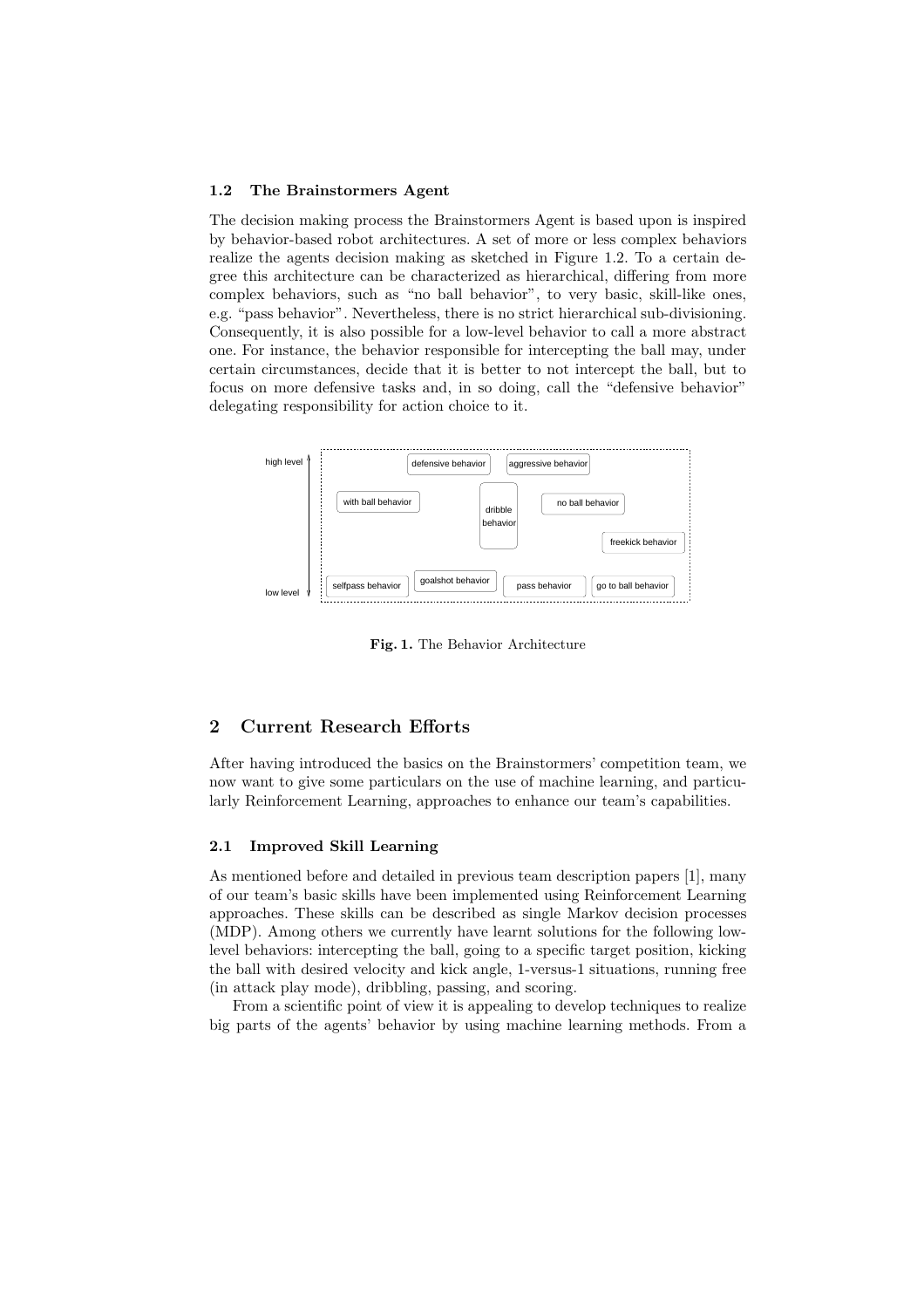competition point of view, however, it is also important to not lose track of searching for nearly optimal, and thus highly competitive solutions. So, in a recent work we developed an analytic, hand-coded routine for ball interception which outperformed our own RL solution by about 8.5% regarding the average number of steps to intercept the ball and which is near to the theoretical optimum (see [2] for more details on the problem of ball interception).

Motivated by this incitations, we recently started re-implementing the corresponding RL learning approach (the problem comprises a six-dimensional continuous state space), figuring out a high potential for improvements to the learning approach, and finally superseded our old neural net-based learnt solution by about 6.0%. This, admittedly, does not completely reach (ongoing work) the quality of the analytical solution, but supports the following two arguments: First, it is usually not too complicated too yield a behavior/policy of good or even high quality using RL. But, second, in many cases (particularly, when tackling real world problems of higher complexity, as in this case) significant effort is necessary in order to obtain learnt solutions that come near to or even reach the optimal solution and, hence, are competitive.

#### 2.2 Reinforcement Learning of Team Strategies

One of our main research interest currently lies in the field of multi-agent Markov decision processes (MMDP). Learning a team strategy can be described as such a MMDP with individual learners. As already stressed in [3] there is no guarantee that an optimal strategy is learned in such a case. In this section we describe the learning algorithm that was used to learn the positioning of players without ball and also the actions of the player with ball.

The key idea behind this approach is to learn a central value function  $V(s)$ for all players that describes how desirable a situation is. In other words,  $V(s)$ is a mapping from a state s to a value in  $[-1, 1]$ . A value close to 1.0 indicates that this situation is close to success (goal), a value near  $-1.0$  means that it is very probable to loose the ball in that situation.

In our approach a situation consists of ball position and velocity plus the position of all attacking teammates and all defending opponents. The number of teammates and opponents that are used in the state representation for the value function has to be fixed beforehand.

The learning is done in epochs. In the beginning the value function is initialized randomly so the players pursue a random strategy. Now the players play according to that strategy until five successful trajectories have been collected. If a trajectory was unsuccessful (e.g. loss of the ball) it is also stored. An example set E consisting of situations and rewards is generated from these five successful plus maximal five unsuccessful trajectories.

The terminal state  $s_n$  of a trajectory gets a reward of 1.0  $(V(s_n) = 1.0)$  if it is a successful terminal state and a reward of  $-1.0$  ( $V(s_n) = -1.0$ ) otherwise. The reward of the other states in the trajectory depends on the distance from the terminal state. Let  $s_1, ..., s_n$  be the states encountered on a trajectory. The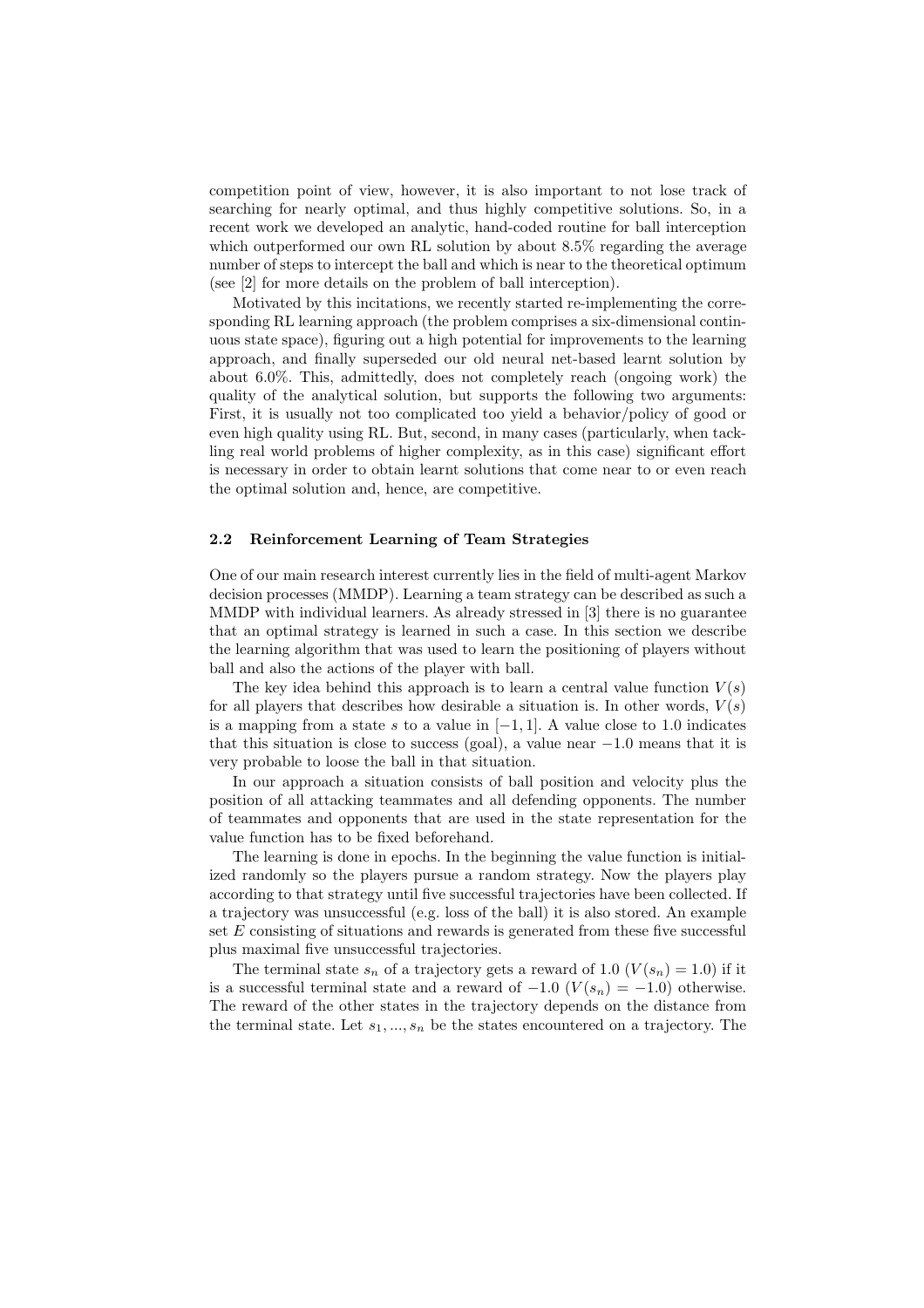value of these states is then computed by:

$$
V(s_i) = decay^{(n-i)} * V(s_n) \qquad i = 1...n - 1 \tag{1}
$$

The parameter  $decay \in (0, 1)$  determines to what extent early states along the trajectories are responsible for the outcome of the trajectory. This idea is similar to the eligibility traces used by  $TD(1)$ .

The states together with the values are then used to train a function approximator. In our implementation we used a neural net that was trained with a variant of the backpropagation algorithm called RPROP ([4]).

The resulting net is then used in the next epoch to evaluate the different actions of a player. The action selection for a single player is done by generating an appropriate set of possible actions that the player could execute. The state after applying each of these actions is predicted using a model of the environment. The successor states are then evaluated using the value function and the best action is selected by choosing the corresponding action that leads to the successor state with the highest value.

The action set of a player that owns the ball can be arbitrarily put together by selecting different types of actions like passes, dribblings, kick-and-rushes and so on. In our current implementation we use the following action types:

- passes directly to a teammate
- passes that a teammate can intercept before the opponent
- dribblings in one of three directions

This approach is very flexible and it is very easy to use new types of actions. The only thing that has to be done is to implement a model of the environment that predicts the successor state for these actions. The model for all of these actions assumes that the opponents don't move, only the teammates that are involved in the action are modelled. One could also think of a model that predicts the opponents behavior, but this would restrict the learned strategy to opponents that follow that modelled behavior. Therefore it is better to assume nothing about the opponents, to be able to generalize to unknown opponents.

The action set for a player without the ball is very simple and consists only of moving to different positions relative to the current player position. To prevent the players from moving arbitrarily on the field, we use the concept of home positions and home areas.

A player without ball can choose from the following actions (Actions that would move the player out of his home area are not allowed):

- go in one of eight directions from current position
- go to one of eight positions around the players home position
- go to home position

One limitation of that concept is that each acting players only considers its own action set to search for an optimal action. Theoretically a player would have to consider the joint action set  $a = (a_1, ..., a_n)$  of all attacking players. As already mentioned in [3] this problem can be solved if the underlying MMDP is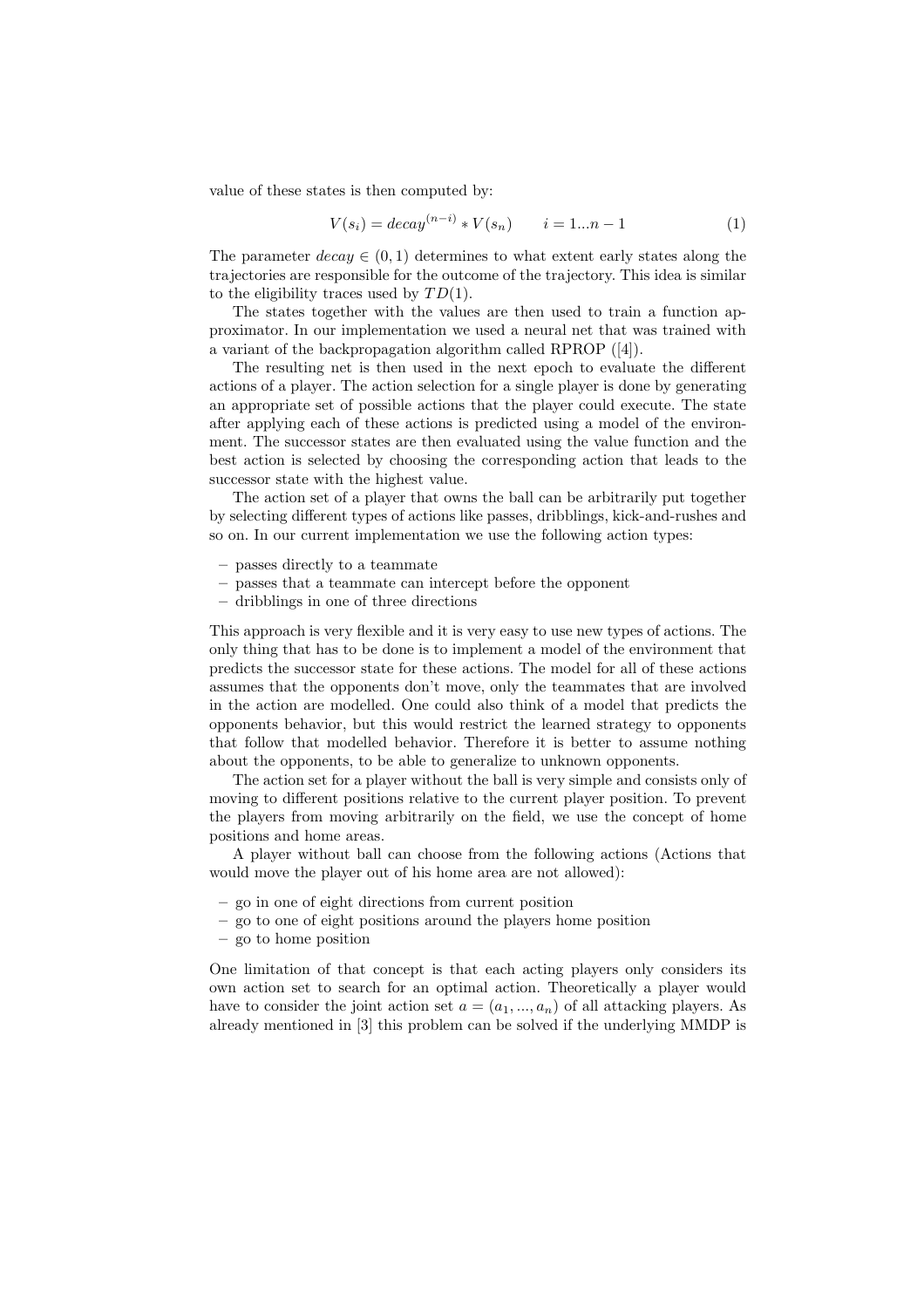deterministic (see also [5]). As the soccer server environment is non-deterministic, one could change the soccer server to provide a deterministic environment and then hope that the optimal solution in this environment also works in the nondeterministic case. But as the action set size increases exponentially with the number of agents, this solution is intractable in practice.

# 2.3 Learning to Score

Scoring a goal or, to term it more generally, to get ahead the final few meters towards the opponent's goal is a difficult task, especially when playing against a well-organized, compact opponent defense. Hence, a highly specialized behavior is necessary for that problem. Based upon the ideas presented in Section 2.2 we also learnt a cooperative team-play behavior to be used when attacking (up to four attackers and four defenders plus goalie were considered) and having the ball in a distance of less than  $20m$  to the opponent goal. Players are allowed to choose from the same sets of actions as above. Accordingly, as this behavior takes control only when the ball is nearer than  $20m$  to the target goal, the number of (meta) actions, e.g. passes or dribblings, until an episode ends – either by scoring a goal or by losing the ball – is rather limited. Therefore, we here can also afford to at least partially model the behavior of involved teammates and opponents, up to maximal five action steps ahead, using conservative, i.e. pessimistic opponent models. When training is done for more complex situations, i.e. with many opponents, it can be hard to obtain positive episodes with a randomly initialized value functions. Prior experience can be carried over from learning in simpler situations to provide better chances for scoring with exploration. For lots of starting situations the learnt behavior yields better results, i.e. higher scoring success rates, than our hand-coded attack behavior used at the German Open 04.

#### 2.4 Balancing Deliberativity and Reactivity

There are two fundamental approaches to realize autonomous agents: the reactive and the deliberative approach. A purely reactive agent receives some input via its external sensors, processes it and produces an output. On the contrary, an entirely deliberative agent has its own internal view of its environment and is thus able to build and follow its own plans, aiming to reach some specific goal state. In practice, it is, however, desirable to have a hybrid agent that represents a mixture of the former ones [6], being able to follow its own plans, but sometimes directly reacts to external events without deliberation.

The Brainstormers agent can be characterized as some hybrid agent with an accentuation on its reactive side. Although following that paradigm is suitable for the soccer simulation environment, it also has its drawbacks: Under certain circumstances, it can be advantageous to reduce reactivity, thus abandoning a short-term improvement of the current situation (e.g. getting into ball possession during the next simulation cycle), and to aim at a long-term profit instead.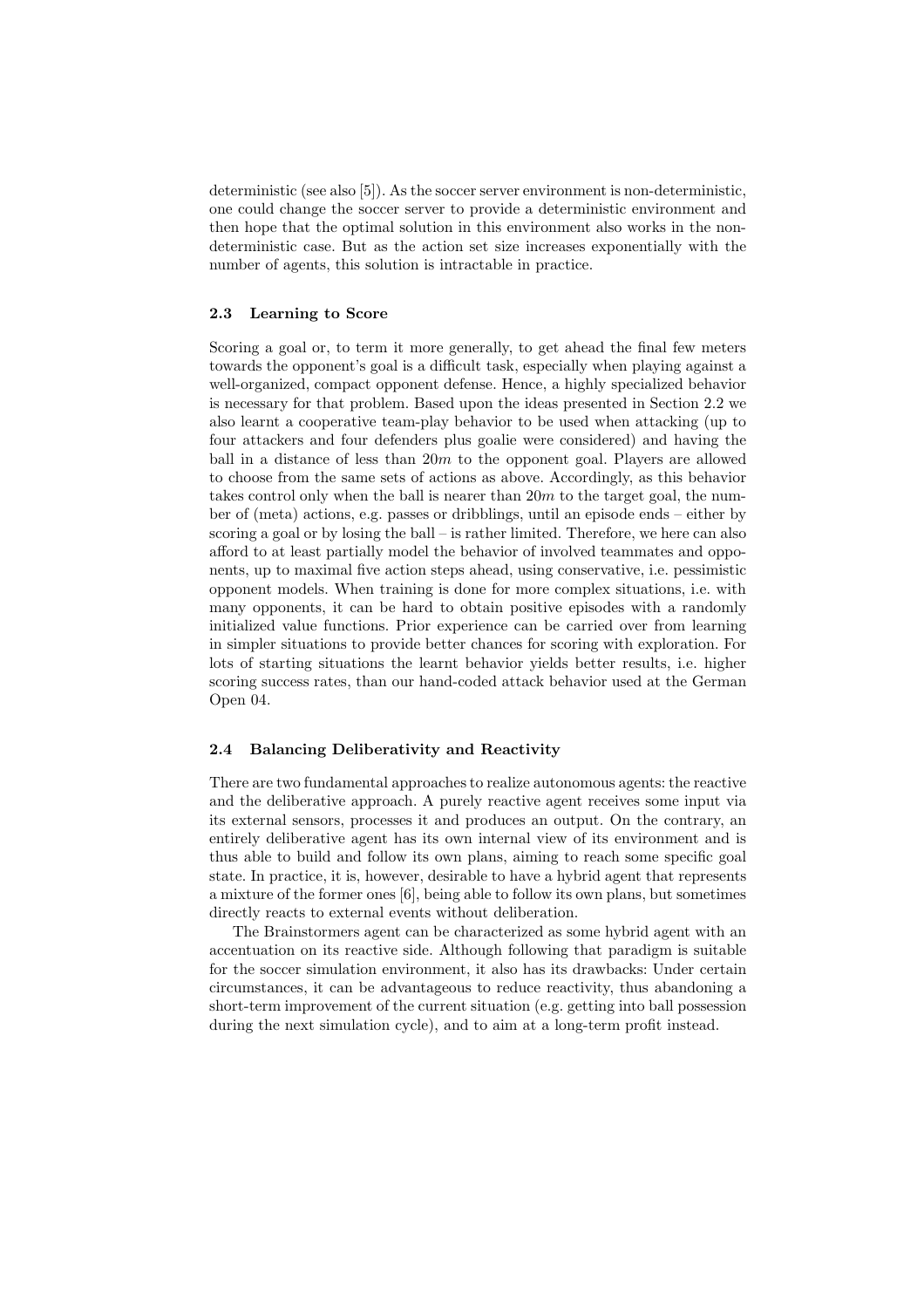A typical example in robotic soccer simulation is the problem of overcoming the opponents' offside line: For the attackers, who are assumed to be in ball possession, it is difficult to get ahead, if the defenders position themselves in a line and in so doing employ the offside rule in their interest. A reactive approach would most probably tend to repeated safe passes among teammates until, eventually, a "gap" in the opponents' defending line appears. This strategy, however, is deemed to last for a rather long time, if the opponent defense is competitive. Consequently, a goal-oriented behavior, which accepts losing the ball in case of failure but most likely improves our team's current situation significantly in case of success, seems promising.

Having this in mind, one of our current efforts aims at enhancing the Brainstormers with a set of more deliberative behavior strategies. So, for example, we target to overcome the opponent offside line by using an explicit, cooperative two-player behavior, which is based on communication between the players involved and on accurate timing. One of the inherent difficulties we have to face here, is the specification of start conditions under which the behavior will most likely produce good results. For this task we developed a probability model that reflects the probabilities that the strategy to overcome the offside line is successful. Here, we discretized the space of viable starting situations for the behavior, performed sample runs for varying parameter settings over that grid and that way generated training examples representing exemplary success probabilities. Using these, we then trained a neural network in a supervised manner in order to apply them for the determination of critic behavior-specific parameter values (e.g. target velocity and angle of the final pass when overcoming the offside line) which most likely yield highest success rates. During testing, the success rates predicted by the net for the use of behavior-specific parameters have shown to feature an average error of about 7% only. Furthermore, it became obvious that in half of all standard scenarios, in which two of our attackers tried to cooperatively overcome the opponent's offside line, a parameter setting could be found for which the success probability is higher than 50%. Using these numbers, it is not difficult to infer and implement a suitable strategy for pushing ahead.

### 3 Summary

In this team description paper we have outlined the characteristics of the Brainstormers team participating in RoboCup's 2D Soccer Simulation League. We have stressed that our main research focus lies on the development of Reinforcement Learning techniques and their integration into our team. Currently, we are particularly interested in extending RL approaches to multi-agent scenarios (team play) as well as in advancing the quality and accuracy of learnt behaviors to be equal or superior to hand-coded ones.

## References

1. Riedmiller, M., Merke, A., Meier, D., Hoffmann, A., Sinner, A., Thate, O., Kill, C., Ehrmann, R.: Karlsruhe brainstormers - a reinforcement learning way to robotic